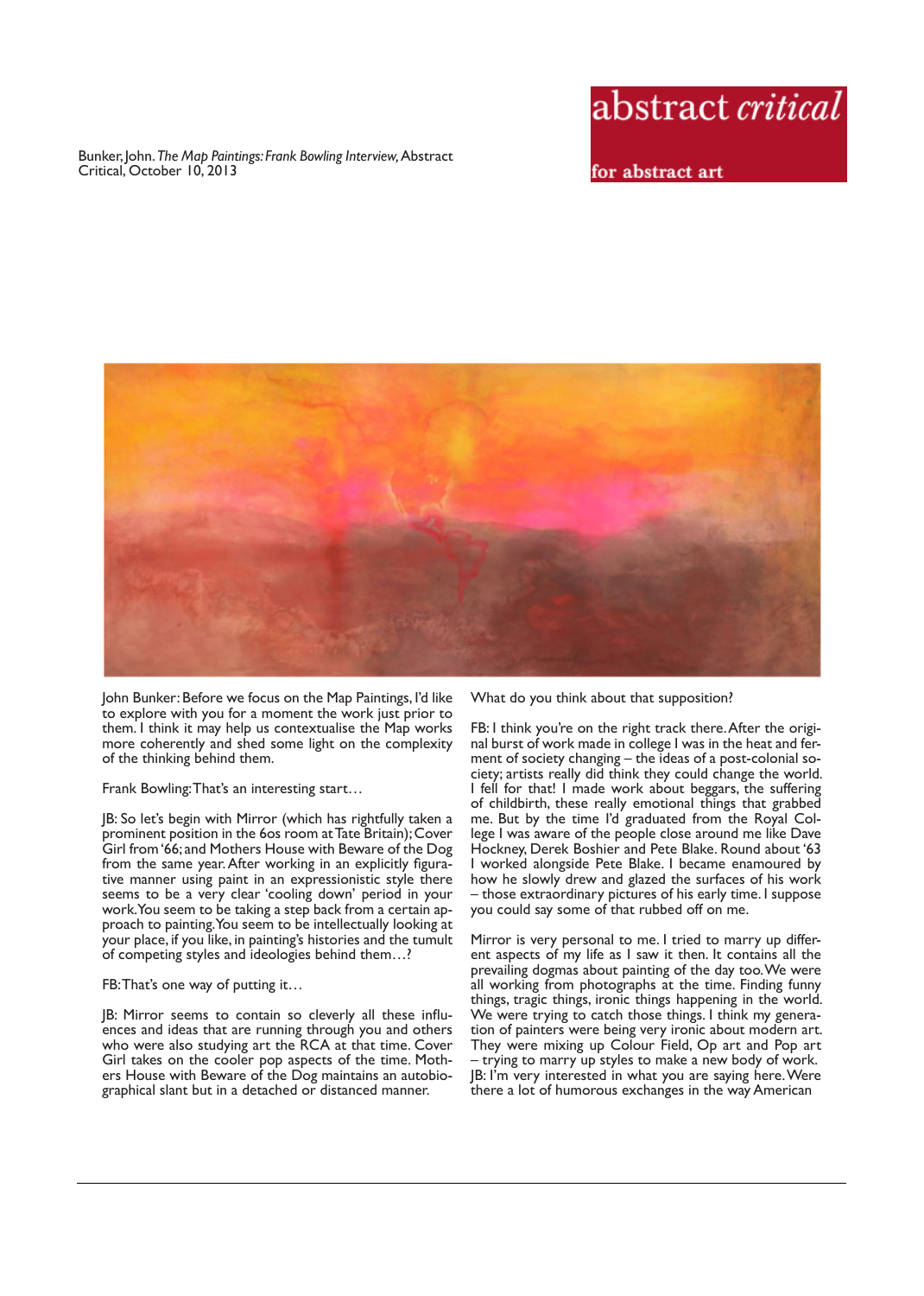

Abstract Expressionism was talked about by your painter friends in college?

FB: Oh yes very much in my generation at the Royal College. There were many jokes about it!

JB: When you started to spend extended periods in the States – particularly in New York – you began to find a new relationship to Colour Field approaches to painting. This brings you into an interesting tension with the prior work and your experience of the RCA. In this respect the 'Map Paintings' represent a powerful transitional phase in your development. Is it a sort of bringing together of opposing forces in your work so far?

FB: Yes, although I had no claims on using maps as such. But I could lay claims to my mother's house so I used this image [silkscreened photograph onto canvas] first. On completing Mirror and Cover Girl I'd developed an interest in staining and drawing.

JB: These processes seem to have formed a lot of really interesting and original creative tensions in these works. Now, you say you could lay no claims on maps but they interested you. How did that discovery come about? FB: In the beginning when I arrived in the states Iwas living in the Hotel Chelsea, in what turned out to be a more extended stay in New York. I was just laying the canvas on the floor and would then lay on the paint and start staining. I'd use colour to follow the way the light moved

across the room as the day went along. At one point the liquid paint started to form a pool in the shape of a head. At first look it seemed like a caricature of General de Gaulle. At that time he was making a lot of claims on the Western Hemisphere - another ironic aside! But as the paint settled it looked less like de Gaulle and more like a map of South America. I also recalled that as a child at school we were taught how to draw the map of Guyana. Larry Rivers suggested I use an overhead projector to get an accurate rendition of the maps of South America and Guyana. When I moved to a bigger studio in downtown New York I began cutting out these big thick brown paper stencils and started making the maps for real. I was working into a kind of field painting where the work formed its own shapes. Cover Girl was a little different because I was deliberately trying to make a work that would establish my own career within the Pop Art movement. But before then, even though we were all painting out of photographs and commenting on society as a whole, my work was never included because my work seemed to have more startling content like child birth and dying swans. It wanted to be deeper – it was more reified.

JB: It wasn't ironic enough? It was too intense somehow – what you were exploring?

FB: Yes, that's right. And once I'd moved from the Chelsea into bigger spaces – the Broadway studio was 100 feet by 25 – I had a lot of space to explore Field painting and